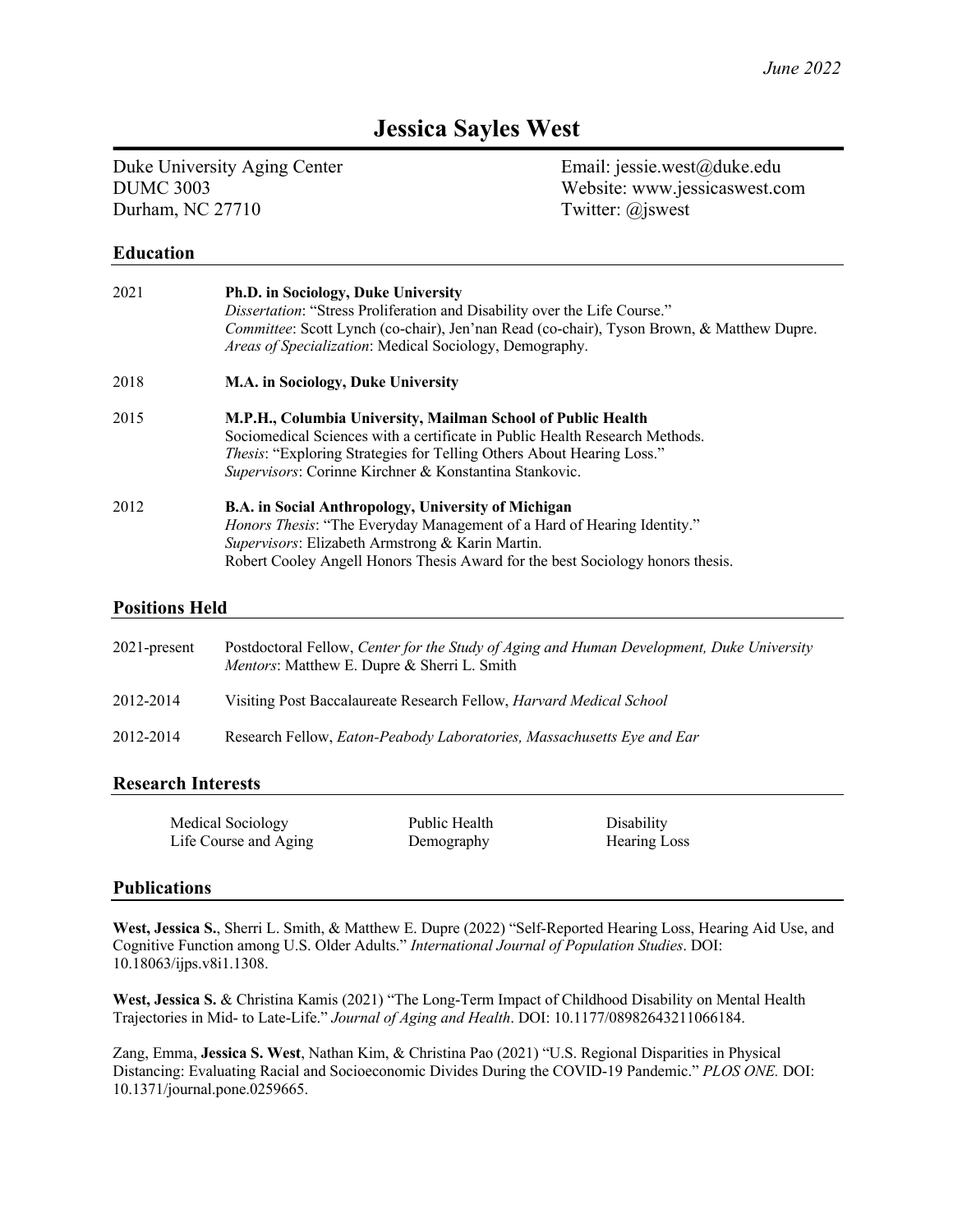Riska, Kristal Mills, Sarah B. Peskoe, Maragatha Kuchibhatla, Alexander Gordee, Juliessa Pavon, Se Eun Kim, **Jessica S. West,** & Sherri L. Smith (2021) "Impact of Hearing Aid Use on Falls and Falls Related Injury: Results from the Health and Retirement Study." *Ear and Hearing*. DOI: 10.1097/AUD.0000000000001111.

Kamis, Christina, Allison Stolte, **Jessica S. West**, Samuel Fishman, Taylor Brown, Tyson Brown, Heather R. Farmer (2021) "Overcrowding and COVID-19 Mortality Across U.S. Counties: Are Disparities Growing Over Time?" *SSM-Population Health*, 15:100845. DOI: 10.1016/j.ssmph.2021.100845.

**West, Jessica S.**, Sherri L. Smith, & Matthew E. Dupre (2021) "Hearing Loss." In: Gu, D., Dupre, M. (eds) *Encyclopedia of Gerontology and Population Health*. Springer, Cham. DOI: 10.1007/978-3-319-69892-2\_1135-1.

Read, Jen'nan G., Scott M. Lynch, & **Jessica S. West** (2021) "Disaggregating Heterogeneity among Non-Hispanic Whites: Evidence and Implications for U.S. Racial/Ethnic Health Disparities." *Population Research and Policy Review*, 40:9-31*.* DOI: 10.1007/s11113-020-09632-5.

**West, Jessica S.** & Scott M. Lynch (2021) "Demographic and Socioeconomic Disparities in Life Expectancy with Hearing Impairment in the U.S." *The Journals of Gerontology Series B: Psychological Sciences & Social Sciences*, 76(5):944-955*.* DOI: 10.1093/geronb/gbaa166

**West, Jessica S.** (2021) "Hearing Impairment and Mental Health Among Married Couples." *The Journals of Gerontology Series B: Psychological Sciences & Social Sciences*, 76(5):933-943. DOI: 10.1093/geronb/gbaa023

- Featured on *Academic Minute* (https://bit.ly/3mP9ZI5)
- Honorable Mention, Graduate Paper Award, American Sociological Association Section on Aging and the Life Course

**West, Jessica S.**, Kevin H. Franck, & D. Bradley Welling (2020) "Providing Health Care to Patients with Hearing Loss During COVID-19 and Physical Distancing." *Laryngoscope Investigative Otolaryngology*, 5:396-398. DOI: 10.1002/lio2.382

Zang, Emma, Scott M. Lynch, & **Jessica S. West** (2020) "Regional Differences in the Impact of Diabetes on Population Health in the United States." *Journal of Epidemiology & Community Health*, 75(1):56-61. DOI: 10.1136/jech-2020-214267

Read, Jen'nan G., **Jessica S. West**, & Christina Kamis (2020) "Immigration and Health among Non-Hispanic Whites: The Impact of Arrival Cohort and Region of Birth." *Social Science & Medicine*, 246:112754. DOI: 10.1016/j.socscimed.2019.112754

Read, Jen'nan G., Kristine J. Ajrouch, & **Jessica S. West** (2019) "Disparities in Disability among Arab Americans by Nativity, Immigrant Arrival Cohort, and Country of Birth." *SSM – Population Health*, 7:100325. DOI: 10.1016/j.ssmph.2018.100325

**West, Jessica S.** (2017) "Hearing Impairment, Social Support, and Depressive Symptoms Among U.S. Adults: A Test of the Stress Process Paradigm." *Social Science & Medicine*, 192:94-101. DOI: 10.1016/j.socscimed.2017.09.031

• Featured in the *Duke Research Blog* and *Futurity.org.*

**West, Jessica S.**, Jacob C.M. Low, & Konstantina M. Stankovic (2016) "Revealing Hearing Loss: A Survey of How People Verbally Disclose Their Hearing Loss." *Ear and Hearing*, 37(2):194-205. DOI: 10.1097/AUD.0000000000000238

• Featured in *Reuters Health News* and *AARP*.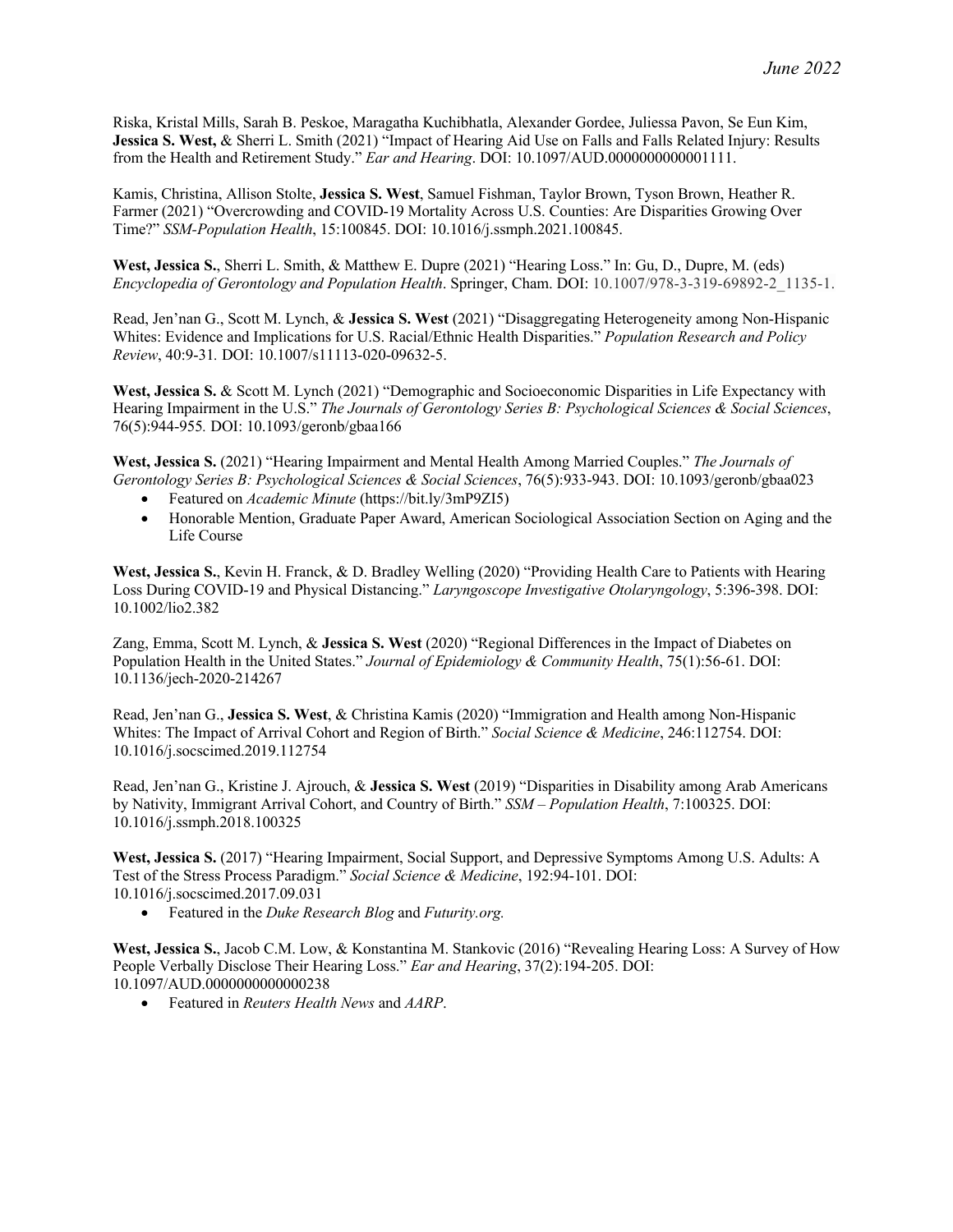## **Under Review**

**West, Jessica S.**, Sherri L. Smith, & Matthew E. Dupre. "The Impact of Hearing Loss on Trajectories of Depressive Symptoms in Married Couples." *Under review, May 25, 2022.*

Copeland, Molly, Christina Kamis, & **Jessica S. West**. "To Make and Keep Friends: The Role of Physical Health in Adolescent Network Tie Formation and Persistence." *Under review, June 6, 2022.*

# **Research in Progress**

Riska, Kristal M., Juliessa M. Pavon, **Jessica S. West,** Dana S. Guggenheim, Margaret Lim, Hannah Wessler, Ila Kaul, Bhavika Garg, Mikaela Matela, Matthew Bao, Kevin Wiafe, Howard W. Francis, & Sherri L. Smith. "A Pilot Study to Explore the Impact of Standard Surgical Masks and Clear Face Masks on Patient-Provider Communication."

**West, Jessica S.**, Sherri L. Smith, & Matthew E. Dupre. "Racial Differences in Hearing Loss: Evidence from Electronic Health Records."

Lynch, Scott M., J. Scott Brown, Miles G. Taylor, & **Jessica S. West**. "No Matter Where You Go, THERE You Were: Early versus Current Region of Residence and Health in Later Adulthood in the U.S."

**Jessica S. West** & Scott M. Lynch. "Hearing and Cognitively Impaired Life Expectancies in the U.S."

# **Fellowships and Funding**

| 2021      | Data Expedition Award, Rhodes Information Initiative, Duke University.<br>Two-day data analysis course for undergraduate students (\$1,500).            |
|-----------|---------------------------------------------------------------------------------------------------------------------------------------------------------|
| 2019-2020 | Phillip Jackson Baugh Fellowship, Duke University Graduate School.<br>Competitive fellowship providing an annual stipend (\$23,850), tuition, and fees. |
| 2016-2018 | Summer Research Fellowship, Duke University Graduate School (\$5,500 per summer).                                                                       |
| 2011      | Beverly J. Waterman Scholarship, University of Michigan (\$1,500).                                                                                      |

### **Awards and Distinctions**

| 2020 | Graduate Student Paper Award Honorable Mention.<br>American Sociological Association Section on Aging and the Life Course, "Hearing Impairment"<br>and Mental Health among Married Couples."                                                                                                                    |
|------|-----------------------------------------------------------------------------------------------------------------------------------------------------------------------------------------------------------------------------------------------------------------------------------------------------------------|
| 2017 | Competitive Workshop Sponsored by the Robert Wood Johnson Foundation.<br>Accepted to attend "Health Disparities, Health Inequities, and Vulnerable<br>Populations: Research Examining and Understanding Complexity," an ICPSR<br>workshop at the University of Michigan. Ann Arbor, Michigan. July 10-14, 2017. |
| 2012 | Robert Cooley Angell Honors Thesis Award, University of Michigan.<br>Awarded for the best honors thesis in Sociology, "The Everyday Management of a Hard of<br>Hearing Identity."                                                                                                                               |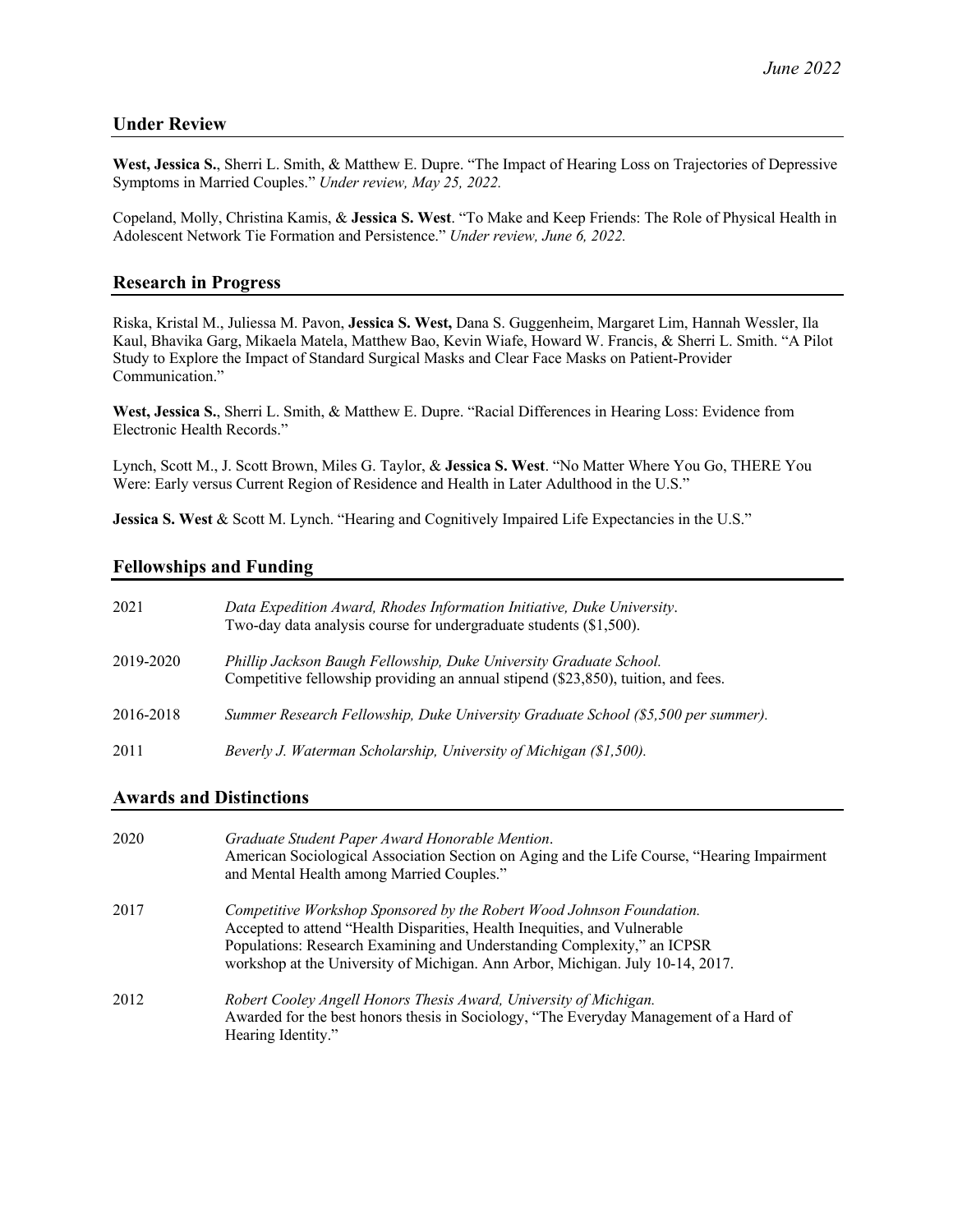# **Teaching Experience**

| 2022      | Faculty Team Contributor, Bass Connections Project Team, Duke University.<br>"Life After Stroke: A Sensory Health Initiative" (PI Bailliard and Hreha)                                                                                                   |
|-----------|----------------------------------------------------------------------------------------------------------------------------------------------------------------------------------------------------------------------------------------------------------|
|           | Guest Lecture, Geriatrics Grand Rounds, Duke University.<br>"Health and Well-Being of People with Hearing Loss and Their Spouses."                                                                                                                       |
| 2021      | Guest Lecture, Department of Population Health Sciences, Duke University.<br>PHS 705: Topics in Population Health Sciences (Dr. Matthew E. Dupre)<br>Lecture: "Special Populations: People with Hearing Loss."                                           |
| 2020      | Graduate Student Member, Bass Connections Project Team, Duke University.<br>"Impact of Face Covering on Patient Communication and Health Outcomes"<br>Lecture: "Brief Introduction to Hearing Loss"<br>Lecture: "Introduction to Survey Research Design" |
| 2019      | Co-Instructor, Data Expedition, Rhodes Information Initiative, Duke University.<br>Two-day course data analysis course for undergraduate students taught in conjunction with SOC<br>257: Sociology of Mental Health. Link here: https://bit.ly/3gZgq9f   |
| 2018      | Guest Lecture, Audiology Department, Massachusetts Eye and Ear. Boston, MA.<br>Continuing Medical Education lecture: "Birth Outcomes among Women with Hearing Loss."                                                                                     |
| 2016-2021 | Teaching Assistant, Department of Sociology, Duke University.<br>SOC 250: Immigration and Health<br>SOC 361: Social Determinants of U.S. Health Disparities                                                                                              |
| 2012      | Guest Lecture, Audiology Department, Massachusetts Eye and Ear. Boston, MA.<br>Continuing Medical Education lecture: "The Everyday Management of a Hard of<br>Hearing Identity."                                                                         |

# **Selected Presentations and Lectures**

| 2022 | Gerontological Society of America. November 2-6. Indianapolis, IN.<br>• "Hearing Loss and Its Consequences for Spousal Mental Health: Evidence from the Health<br>and Retirement Study." |
|------|------------------------------------------------------------------------------------------------------------------------------------------------------------------------------------------|
|      | REVES Network on Health Expectancy. Halifax, Canada. September 21-23.<br>• "Hearing and Cognitively Impaired Life Expectancies in the U.S."                                              |
|      | American Sociological Association. August 5-9. Los Angeles, California.<br>• "The Impact of Hearing Loss on Trajectories of Depressive Symptoms in Married Couples."                     |
|      | Population Association of America. April 6-9. Atlanta, Georgia.<br>· Discussant, "Social Relationships and Health Disparities"                                                           |
|      | International Sensory Aging Research Network. February 22. Held virtually.<br>• Flash talk on racial/ethnic differences in hearing loss.                                                 |
| 2021 | Gerontological Society of America. November 10-14. Held virtually (COVID-19).<br>• "The Long-Term Impact of Childhood Disability on Mental Health in Adulthood."                         |

*American Sociological Association. August 6-10. Held virtually (COVID-19).*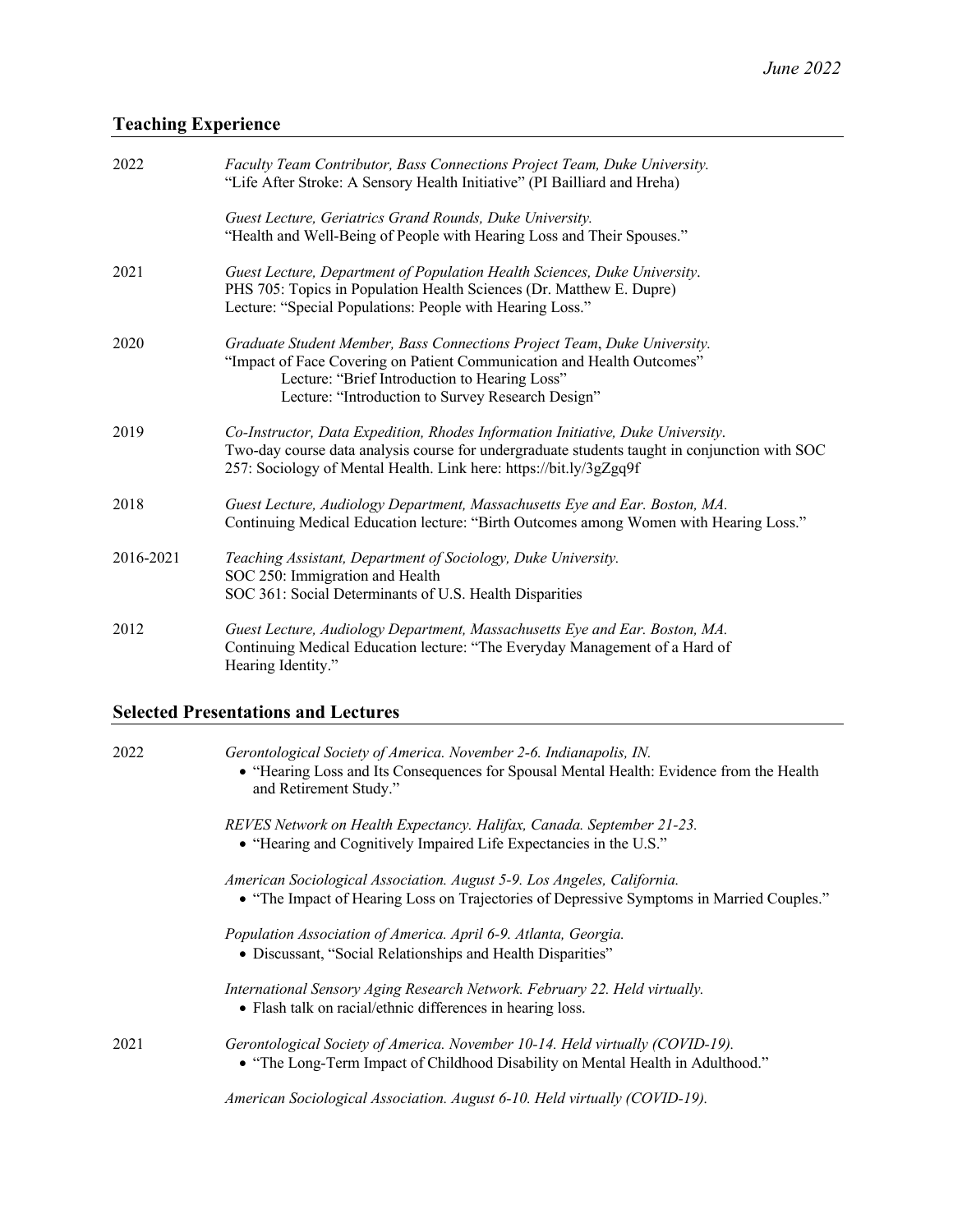|      | • "The Long-Term Impact of Childhood Disability on Mental Health in Adulthood."<br>• "To Make and Keep Friends: Physical Health in Adolescent Network Formation and<br>Persistence."                                                                                                                                                                            |
|------|-----------------------------------------------------------------------------------------------------------------------------------------------------------------------------------------------------------------------------------------------------------------------------------------------------------------------------------------------------------------|
|      | Population Association of America. May 5-8. Held virtually (COVID-19).<br>• "Overcrowding and COVID-19 Mortality Across U.S. Counties: Are Disparities Growing<br>Over Time?"                                                                                                                                                                                   |
|      | • "U.S. Regional Disparities in Physical Distancing: Evaluating Racial and Socioeconomic<br>Divides During the COVID-19 Pandemic."                                                                                                                                                                                                                              |
| 2020 | Gerontological Society of America. November 4-7. Held virtually (COVID-19).<br>• "Hearing and Cognitively Impaired Life Expectancies in the U.S."                                                                                                                                                                                                               |
|      | American Sociological Association. August 8-11. Held virtually (COVID-19).<br>• Co-presider, Research Working Group Roundtable, "Early Adversity and Adult Outcomes:<br>Unanswered Questions and Future Research." Section on Aging & the Life Course.<br>• "Depression and Metabolic Syndrome in the Marital Dyad: Is Social Participation a Key<br>Mediator?" |
|      | International Network for Social Network Analysis Sunbelt Conference. Paris, France. June.<br>Cancelled (COVID-19).<br>• "Health and Friendship: Physical Health Affects Adolescent Peer Network Structure."                                                                                                                                                    |
|      | Population Association of America. April 22-25. Not held due to COVID-19.<br>• "Cognitive and Hearing Impairments in Older Adults: Evidence from the Health and<br>Retirement Study."<br>• "Depression and Metabolic Syndrome in the Marital Dyad: Is Social Participation a Key<br>Mediator?"                                                                  |
|      | • "Regional Differences in the Impact of Diabetes on Population Health in the United States"                                                                                                                                                                                                                                                                    |
| 2019 | Gerontological Society of America. Austin, TX. November 13-17.<br>• "Cognitive and Hearing Impairments in Older Adults: Evidence from the Health and<br>Retirement Study."                                                                                                                                                                                      |
|      | American Sociological Association. New York, NY. August 10-13.<br>• "Hearing Impairment and Mental Health Among Married Couples."                                                                                                                                                                                                                               |
|      | REVES Network on Health Expectancy. Barcelona, Spain. May 29-31.<br>• "Regional, Racial, and Sociodemographic Variation in Life Expectancy with Hearing<br>Impairment in the U.S."                                                                                                                                                                              |
|      | Population Association of America. Austin, TX. April 10-13.<br>• "Sociodemographic Variation in Life Expectancy with Hearing Impairment in the U.S."<br>• "The Consequences of Hearing Impairment on Spousal Mental Health."                                                                                                                                    |
| 2018 | American Public Health Association. San Diego, CA. November 10-14.<br>• "Disaggregating Diversity in the Non-Hispanic White Population: Evidence for Disability<br>among U.S. Adults."                                                                                                                                                                          |
|      | American Sociological Association. Philadelphia, PA. August 11-14.<br>· Discussant, Section on Methodology session, "New Data and Methods."<br>• "The Consequences of Hearing Impairment on Spousal Mental Health."                                                                                                                                             |
|      | Population Association of America. Denver, CO. April 26-28.                                                                                                                                                                                                                                                                                                     |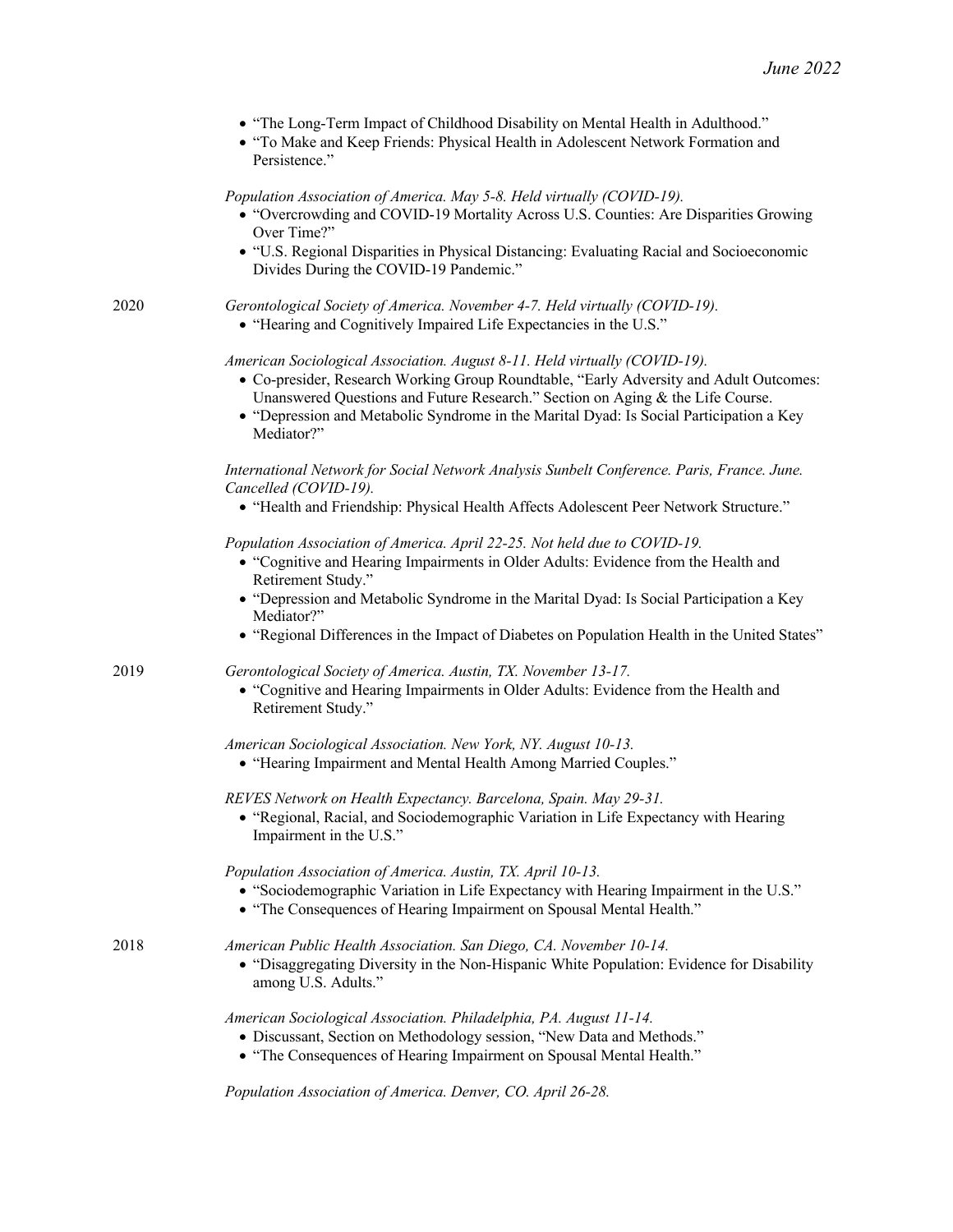|      | • "Diversity in Disability among Non-Hispanic Whites: Evidence from the 2008-2016<br>American Community Survey."                                                                                      |
|------|-------------------------------------------------------------------------------------------------------------------------------------------------------------------------------------------------------|
| 2017 | ACCESS Research Initiative Convening. Dearborn, MI. September 21-22.                                                                                                                                  |
|      | American Sociological Association. Montreal, Canada. August 12-15.<br>• "Depression and Hearing Loss: Demographic Diversity among U.S. Adults."                                                       |
|      | Invited workshop hosted by the Robert Wood Johnson Foundation, "The Role of<br>Data Disaggregation." Washington, D.C. June 28-29.                                                                     |
|      | Invited presentation, Massachusetts Eye and Ear. Boston, MA. June 19.<br>• "Hearing Impairment, Social Support, and Depressive Symptoms Among U.S. Adults: A Test<br>of the Stress Process Paradigm." |
| 2016 | American Sociological Association. Seattle, WA. August 20-23.<br>• "Exploring Strategies for Telling Others About Hearing Loss."                                                                      |
|      | Hearing Across the Lifespan Conference. Lake Como, Italy. June 2-4.<br>• "Exploring Strategies for Telling Others About Hearing Loss."                                                                |
|      | Eastern Sociological Society. Boston, MA. March 17-20.<br>• "Exploring Strategies for Telling Others About Hearing Loss."                                                                             |
| 2014 | American Auditory Society. Scottsdale, AZ. March 6-8.<br>• "Revealing Hearing Loss: A Survey-Based Study of How People Talk About Their Hearing<br>Loss."                                             |
| 2013 | American Auditory Society. Scottsdale, AZ. March 7-9.<br>• "The Everyday Management of a Hard of Hearing Identity."                                                                                   |

# **Professional Activities**

| 2021-Present | Duke Geriatrics/Aging Center Diversity, Equity, and Inclusion Committee                                                                                                                                                                                                                                             |
|--------------|---------------------------------------------------------------------------------------------------------------------------------------------------------------------------------------------------------------------------------------------------------------------------------------------------------------------|
| 2021         | Aging Center and Division of Geriatrics' Internal Grant Review<br>• Invited to review and provide feedback on internal grant submissions by Duke University<br>researchers prior to submission.                                                                                                                     |
| 2019-Present | Consultant, Lancet Commission on Hearing Loss (LCHL)<br>• Invited by Drs. Debara Tucci and Blake Wilson (Commission Co-Chairs).<br>• Stigma Working Group: to explore current hearing loss stigma and opportunities to address it.<br>• COVID-19 Working Group: to explore the impact of and lessons from COVID-19. |
| 2019-2020    | American Sociological Association, Section on Medical Sociology, Section Nominations<br>Committee Student Member.                                                                                                                                                                                                   |
| 2018-2021    | Massachusetts Eye and Ear Audiology Leadership Advisory Council.<br>• Role included lending expertise in research to division issues and opportunities. Invited by Dr.<br>Kevin Franck, Director of Audiology.                                                                                                      |
| 2016-2019    | Graduate Student Forum (GSF), Department of Sociology, Duke University.<br>Graduate Student Forum Co-Chair<br>• 2018-19                                                                                                                                                                                             |